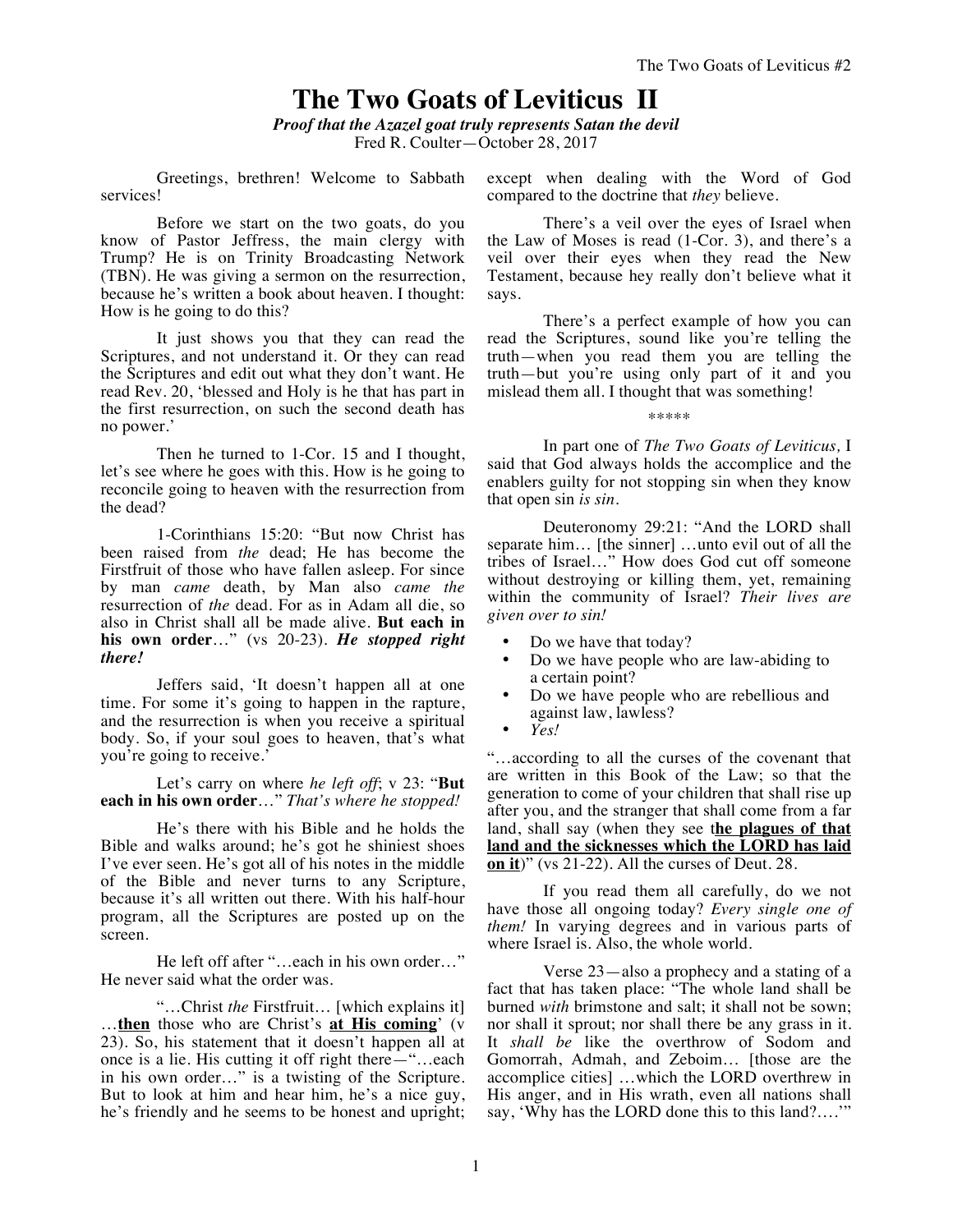(vs 23-24). That's what happened in the Middle East. Where is Sodom and Gomorrah is today it's exactly like this. Does this tell us that latter day Israel is going to suffer from atomic warfare? *Think about 'little rocket man'* over in North Korea. How close are we?

Verse 25: "Then *men* shall say, 'Because they have forsaken the covenant of the LORD God of their fathers, which He made with them when He brought them forth out of the land of Egypt, for they went and served other gods and worshiped them..." (vs 25-26). That's what the two goats are about. Which one is the real Christ, and which one is the false christ.

"…gods whom they did not know and that He had not allotted to them. And the anger of the LORD was kindled against this land to bring on it all the curses that are written in this book" (vs 26-27). Look at the history of the Middle East where Israel was.

- Is God 'the same yesterday, today and forever'?
- Does He say, 'I the Lord do not change'? *Yes, indeed!*
- Are there still the descendants of Israel today? *Yes, indeed!*

Yes, we live in the land where we have freedom of speech and all of this, and the Gospel is preached. Just because we have those things, just because many of us have not suffered from the curses that are written here, we somehow think that it's not going to happen to us.

- Is the Word of God true? *Yes, it is true!*
- Will one word of God fail? *No!*
- What did God do?

Verse 28: "And the LORD rooted them out of their land in anger and wrath…"

- Did He do that to the ten tribes?
- Did He do that to the Jews?
- Did He give them every chance in the world to repent?

*For the ten northern tribes:*

- Don't you think that 232 years is long enough? *Add onto that another hundred years for the Jews in Judea!*
- Don't you think that additional time was long enough for them?
- Don't you think they should have repented when God destroyed the Assyrian army of 180,000? *In one night they all died!*

Then Hezekiah was so stupid that when the ambassadors from Babylon came over to find out about this wonder that happened, Hezekiah said, 'Look at all the treasure we have here; look at this, that and the other thing.' That was after God gave him an extra 15 years.

What did God say? *All that treasure that you have that you showed to the ambassadors from Babylon, it's going to go there!* But not in your day. So, Hezekiah said, 'That's good.' So, what happened? Who followed? Amon followed, but was killed very shortly.

- Who took his place? *Manasseh!*
- How long did he reign? *55 years!*
- Do you think a four-year term with a President today is agony when he sins?
- Eight years with the illustrious Obama?
- How about if you take 55 years?
- Did they not get involved in all kinds of sin? (2-Chron. 33).

They even turned the house of God into pagan worship. They put idols in there, put up homosexual booths all around, *'because we're good, understanding people, and since sex is good, any sex is good, therefore, it doesn't matter if it's man/woman, woman/woman, man/man or with whatever. understanding people.'*

What did God do? *He had one last shot! One last reprieve with Josiah!'* Josiah started putting the evil away, even though he started at eight-yearsold. Then the last 12 years of his life there was a reformation, devotion to God. When Josiah died, because of his vanity, Jeremiah gave the lamentation, because he knew what was going to happen to Israel.

Why do I bring this up? *So we can see what's going to happen here in America!* Remember that *if you stay with God in Truth, love and dedication, it doesn't matter about other people! Keep that in mind!* Today, too many brethren *have an idol of brethren and fellowship,* so they

- tolerate false doctrine
- they tolerate laxness
- they tolerate compromise

to the point that with the Apostle Paul wrote Timothy—2-Tim. 1—when he was in Rome in prison the second time: *All that in Asia have forsaken me!* That's why Truth and doctrine are important.

How did the Church get to the point that that happened? *It started right where we did, with the resurrection from the dead!* Paul said that there were some who say there's no resurrection, it's already past.

What comes next? *The Passover!* Now we're dealing with the Day of Atonement with this. Probably in between, since they removed the fact hat Satan will not be destroyed but suffer in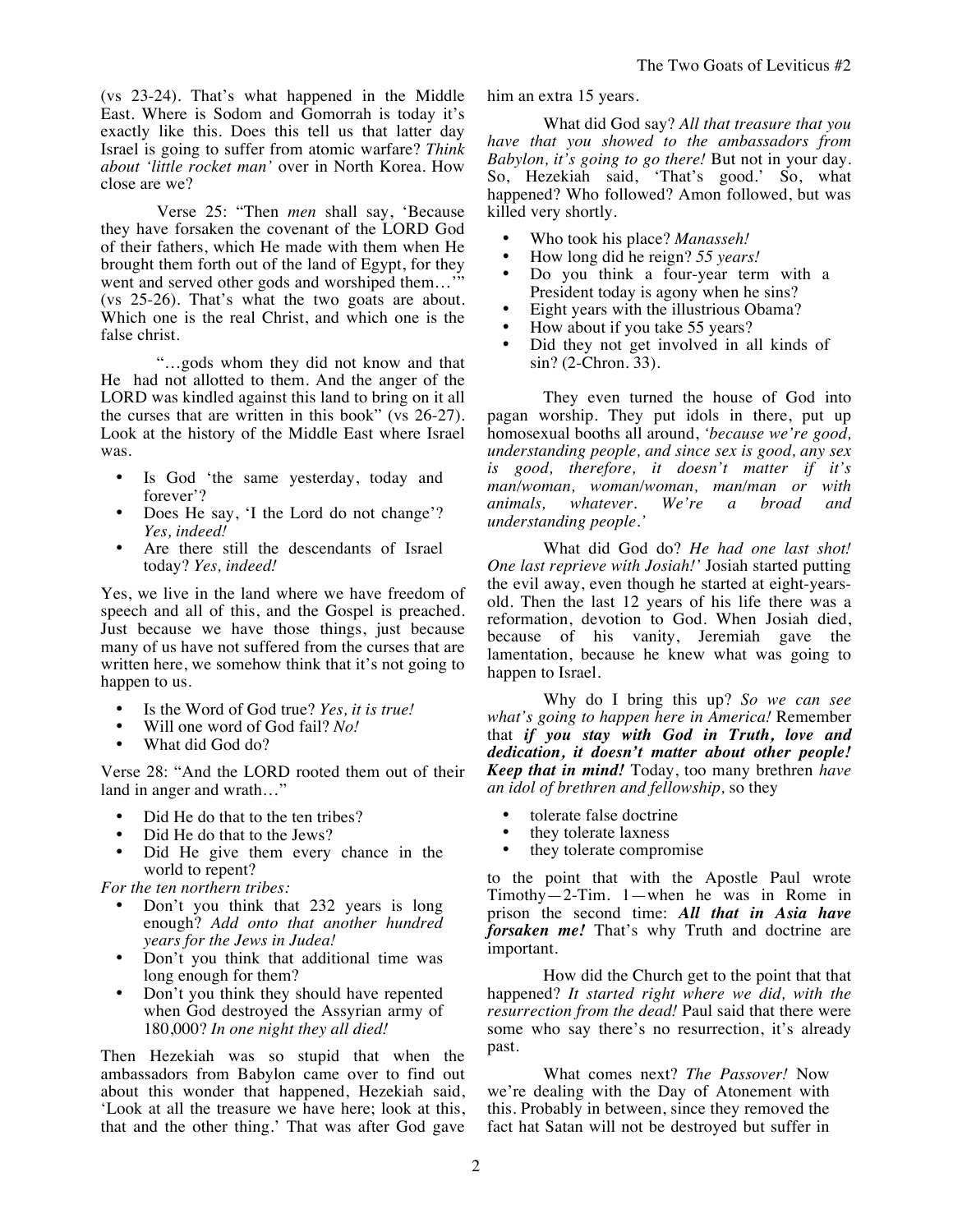the blackest darkness forever, that God will destroy Satan. Has that been another doctrine that has come around? *Yes, indeed!* This is important what we are covering.

Here's where to start, 1-Pet. 2. They say that when the priest put his hands on the goat for Azazel, to take all of our sins away, there are two explanations:

- 1. this is Christ taking them for us
- 2. He's taking them to heaven

We will see that the Bible does not teach that. *Nowhere does it say* that when Christ went to heaven that He presented all the sins of mankind to God the Father. Where were the sins left? *On the earth!* When they read, 'Behold the Lamb of God Who takes away the sin of the world,' they say that's the goat carrying them away.

- Did that goat go to heaven? *No!*
- Is there any place where it shows that sin is forgiven without the shedding of blood? *No!*

1-Peter 2:21: "For to this you were called because Christ also suffered for us, **leaving us an example, that you should follow in His footsteps; Who committed no sin**… [very important] …neither was guile found in His mouth; Who, when He was reviled, did not revile in return; *when* suffering, He threatened not, but committed *Himself* to Him Who judges righteously; **Who Himself bore our sins within His own body on the tree**… [How did He do that?] …so that we, being dead to sins, may live unto righteousness; by Whose stripes you were healed. For you were as sheep going astray, but you have now returned to the Shepherd and Guardian of your souls" (vs 21-25).

- How did God and Christ do that?
- If they're within His body, why would the goat have to have those confessed over, all on him?

This is why the Passover is so very important.

Let's look at how the means by which sin is forgiven and removed. Christ did not carry all the sins to heaven. They were condemned on the earth when He shed His blood. *That's the Passover!*

Atonement is an entirely different matter. It does show the sacrifice of Christ in the one goat for the Lord, *true.* But that does not apply to the Church. We will see that. Nor does that apply to individuals.

Romans 3:23: "For all have sinned, and come short of the glory of God; *but* are being justified freely by His grace through the redemption that *is* in Christ Jesus; Whom God has openly manifested *to be* a propitiation through faith **in His**  **blood,** in order to demonstrate His righteousness, in respect to **the remission of sins that are past**" (vs  $23-25$ ).

That's how sin is forgiven. When it's forgiven, those same sins are removed upon repentance. But there is an accomplice to sin.

- beginning in the Garden of Eden
- at Jesus' last Passover
- with Ananias and Sapphira
- *Satan is the 'prince of the power of the air'* 
	- working in all the children of disobedience today
	- Satan cannot die because he's a spirit being
	- Satan has no blood that he can shed

How did Christ do it?

This is very important for us to understand and realize how absolutely magnificent, awesome and great that the sacrifice of Christ was and is, and what He did was *fair righteous judgment for all mankind! But they have to come and repent and accept Christ!*

You have heard it said, 'You never knew what it was like.' What did God do with the sin of Adam and Eve that was passed down to all human beings?

Romans 5:12: "Therefore, as by one man sin entered into the world, and by means of sin *came* death…" That one man was Adam; 'as in Adam we all die.' We all have *the law of sin and death* within us. Adam could have stopped the whole thing if would have said, 'Eve, put it down.' *But he didn't!*

"…and in this way **death passed into**… [Greek: 'eis'] …**all mankind**…" (v 12). That means that by conception every human being inherits, automatically, 'the law of sin and death.'

People are going to say, 'God, You gave us a sinful human nature; You don't know what it's like. You're righteous and are up there in heaven and You don't have to worry about temptation. You don't have to worry about the pulls of the flesh.' That would be true  $I\!\!F$  Christ didn't come in the flesh. He came in the flesh and He inherited from his mother human nature, which had to be 'the law of sin and death.'

How do we know? This is why you have to know the Word of God, and why we have to understand doctrine.

Hebrews 5:7—referring to Christ Who is going to be a priest after Melchisedec: "Who, in the days of His flesh… ['sarkos'—same flesh as all human beings] …offered up both prayers and supplications with strong crying and tears to Him Who was able to save Him from death, and was heard because *He* feared *God*. Although He was a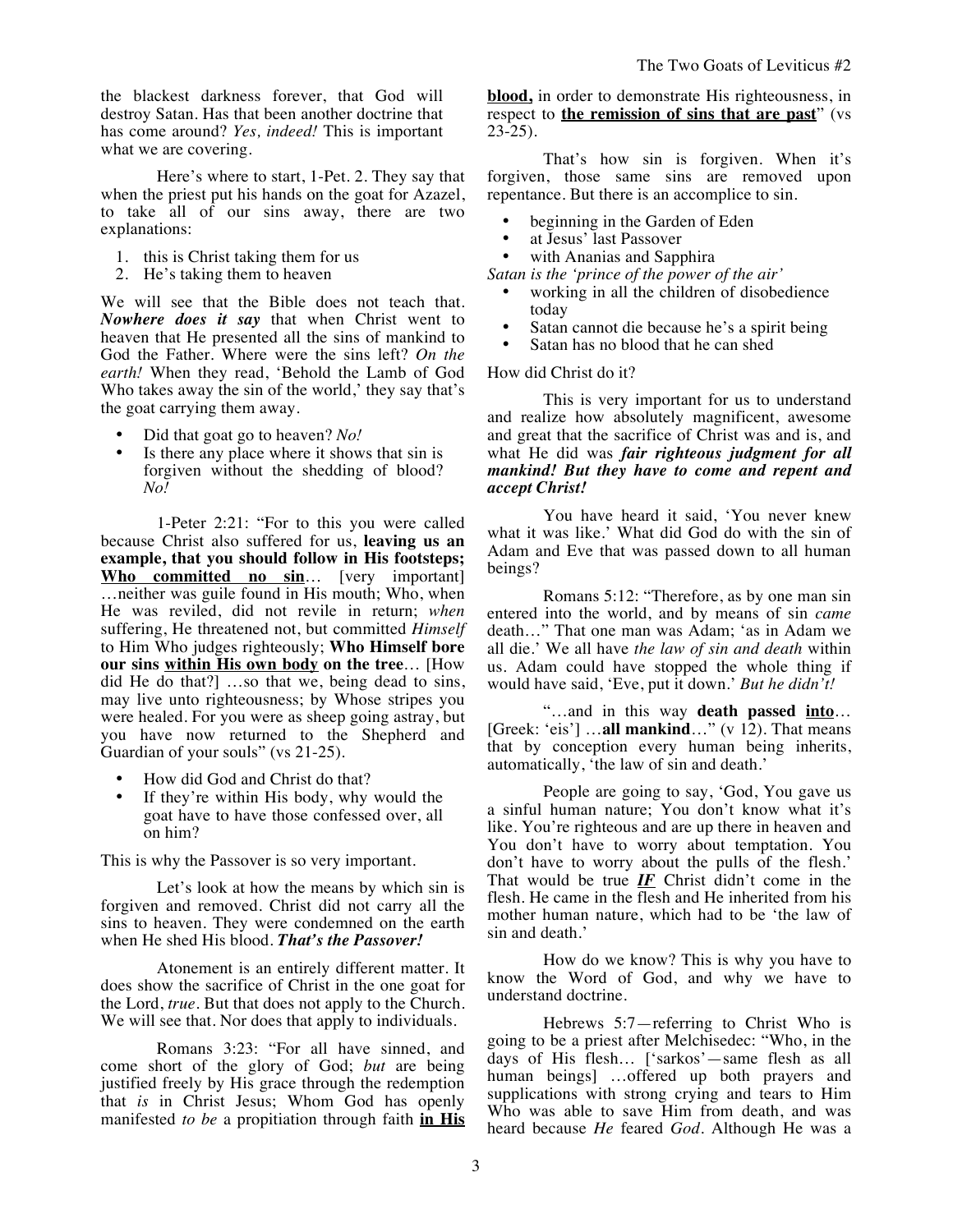Son, *yet,* He learned obedience from the things that He suffered; and having been perfected…" (vs 7-9).

How could He be *perfected*? If He was perfect, with no sin, but it does say that 'He carried our sins within Him' (1-Pet. 2). How could He do that?

"…He became *the* Author of eternal salvation to all those who obey Him" (v 9).

Hebrews 4:14: "Having, therefore, a great High Priest, *Who* has passed into the heavens, Jesus the Son of God, we should hold fast the confession *of our faith*. For we do not have a High Priest Who cannot empathize with our weaknesses, but *One Who* was tempted in all things according to *the* likeness of *our own temptations*; yet, *He was* without  $\sin$ " (vs 14-15).

- What did Jesus have to do?
- How could He carry within His own body the sin of the world?
- What was the sin of the world? *That which He gave to Adam, the 'law of sin and death'!*

*if God could*

- come in the flesh, which He did
- take on human nature, which He did
- carry 'the law of sin and death,' which He did
- overcome Satan the devil, which He did

By the way, He started on the Day of Atonement,  $26_{A,D}$ ; keep that in mind when we get back to Lev. 26.

Why is only His blood and nothing else? We all know about Satan, he's the accomplice. He's the one who causes people to sin; yet, people sin automatically with their own sins. But when Satan gets involved it intensifies.

Hebrews 5:7: "…offered up both prayers and supplications with strong crying and tears to Him Who was able to save Him from death…"

Didn't He come to die? *Yes! Die without personal sin Himself!* But He carried 'the law of sin and death' within Him, and yet, not sin! How was He able to not sin? *With the Holy Spirit and always doing the things that God wanted Him to do!* 

- He loved God
- He obeyed the Truth
- He taught the Truth

He's the Creator of all mankind, so no one can say, 'Jesus, You're wonderful, but You don't understand.'

As we covered going through Rom. 7, fighting 'the law of sin and death,' we do that don't we? *We fight it!* Compared to God Who is perfectly righteous, Holy and true.

- What are our thoughts during any one day?
- How many of those thoughts are actually evil before God?

Maybe some of those thoughts we think are pretty good, but are evil before God. I don't think we've really grasped the understanding of what it says:

Jeremiah 17:9: "The heart *is* deceitful above all things, and desperately wicked; who can know it?" That is 'the law of sin and death,' automatic! Then when you reinforce that with sin, *sin* and *sin*… Look at the world today.

I was watching the news and they were talking about that they finally got the city of Raqqa, finally got ISIS out of there. You ought to see the city, it's blown apart! Destroyed buildings! All because of human nature!

That's why God is calling the *few.* Protestants and Catholics don't understand that. Protestants are partially blinded; Catholics are totally satanic! And all the other 'religions' of the world are totally satanic! They all eat of the Tree of the Knowledge of Good and Evil. They do some things that are good.

How does the Catholic Church hide a lot of their sins? *They got orphanages!* That's for the nun's illegal children, plus others. 'We have hospitals and charities and we do good.' *But you lie the lies off Satan the devil!*

It's just like people calling Pres. Trump a liar. *No he's not!* He's negotiating! How do you negotiate in the world? *You state a position!* Some will say, 'We can't have that!' *Bar all Muslims!* 'Can't have that!' Trump knew that couldn't be, but it was a negotiating point.

Someone says, 'I'll sell this for \$100,000, but it's only work \$35,000.' So, you negotiate down. Lots of times when there are negotiations there are statements waiting to be confirmed with which one you want. That's out in the world; that's how they operate.

On the other hand, you look at Hillary and all the Democrats and they're so totally devoted to lies that they couldn't tell you the truth in any way.

How is God going to cover the sin of the whole world, unless He became flesh and took upon Himself human nature. If He didn't have human nature, do you think he could be tempted? A lot of people say that Christ was 100% God and 100% human. *Impossibility!* Total deception. They say that is was impossible for Christ to sin. 'Why then did He cry out with strong cryings and tears to Who was able to save Him'? What did He need to be saved from? *From bearing the sins of the whole world!*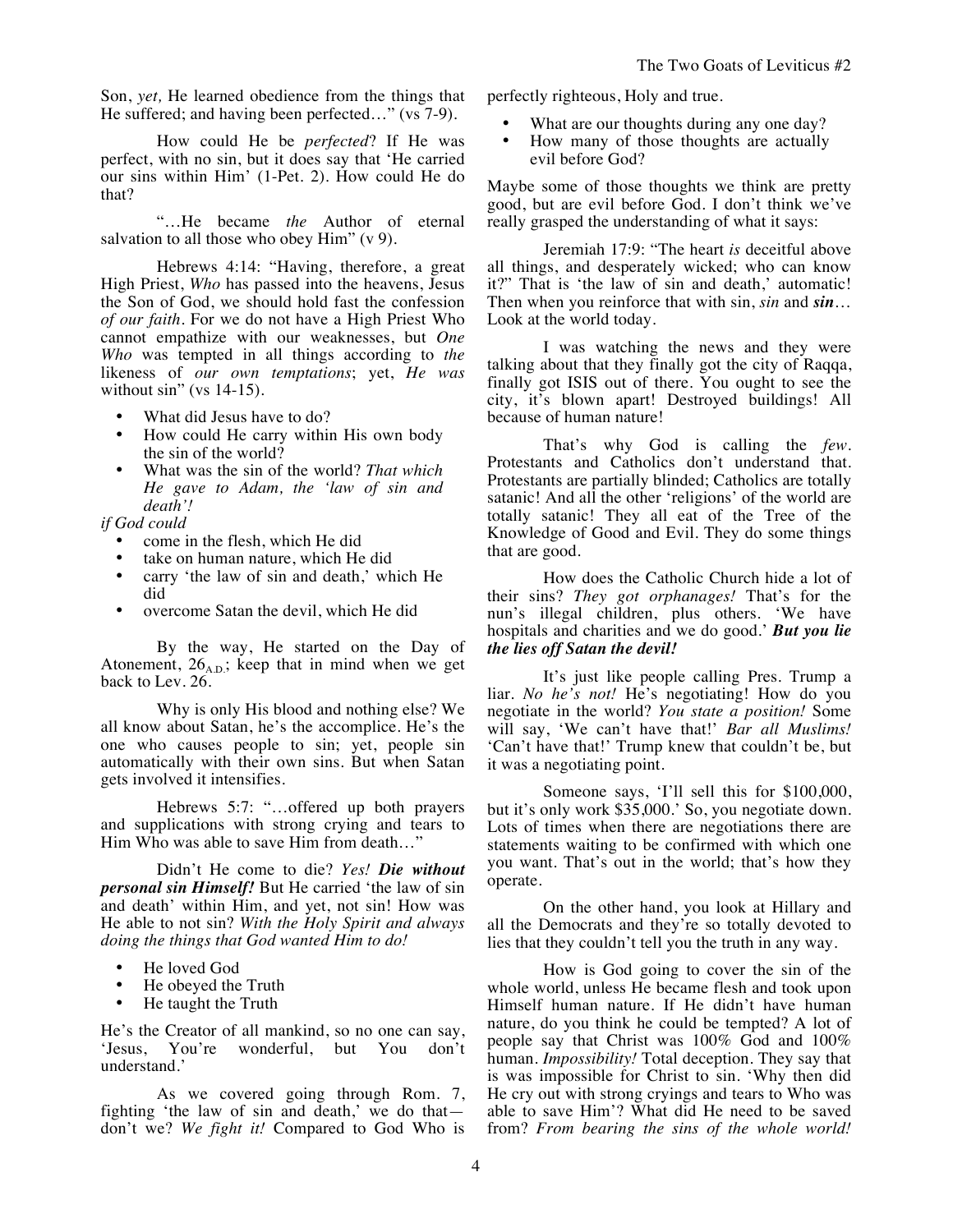How did He do that?

Romans 8:1: Consequently, *there is* now no condemnation to those who are in Christ Jesus… [if you have the Spirit of God, you're in Chris Jesus] …who are **not walking according to** *the* **flesh**… [meaning]: …**but according to** *the* **Spirit**." That means loving God and keeping His commandments. even in times of distress and trouble!

Verse 2: "Because **the Law of the Spirit of Life** in Christ Jesus…" What is that? *That is the working of the Law of Christ within us*:

- to cleanse our mind<br>• to lead us to repent
- to lead us to repentance
- to convict us of  $sin$  within
- to stand for the Truth

"…has delivered me from the law of sin and death" (v 2). This shows that we must use the Spirit of God and the Truth of God *to walk according to the Spirit!*

- Are there times when it's easy to do? *Yes!*
- Are there times when is difficult to do? *Yes!*
- Are there times when you have to fight tooth and nail against evil? *Yes!*
- Did Christ have to?
- Did the apostles have to?
- Do other brethren have to?
- How many were killed and slaughtered for Christ?

We sit here and think about it intellectually. But to be in the line of martyrs and watch them go up get their heads lopped off… those who were beheaded for the witness of Christ (Rev. 20). It's one thing to say you love the Lord and believe in Him. Are you going to stand in line to have your head removed? *'Oh, you're being nasty and morbid!* How many people are dying today because of all kinds of sin? Is that nasty and morbid?

"…delivered me from the law of sin and death" (v 2). We must have our active part in doing it. That means to:

- love God
- keep His commandments<br>•  $\frac{1}{100}$  to do what is right
- to do what is right
- to fight off the evil
- to overcome Satan the devil
- to overcome false doctrine

All of those things combined! When we're first baptized, we don't understand that, so God gradually leads us into it.

Verse 3: "For what *was* impossible for the Law to do…" I've covered this many times. *The Law cannot make you do anything!* The Law

defined Truth and error. You must decide what you're going to do.

- How many people know about the Sabbath?
- How many people keep the Sabbath?<br>• There's your answer right there!
- *There's your answer, right there!*

"…in that it was weak through the flesh…" We're going to cover a little bit about the sin of innocence. That means that *it was not malicious and rejecting God to do it!* It doesn't mean that you're not guilty.

- What about sin with total deliberation with no repentance? *The unpardonable sin!*
- Does God know this?
- Does God know everything?
- *Yes, He does!*

"…God having sent His own Son in *the* likeness… ['homoiomati'—the exact sameness] …of sinful flesh…" How is flesh sinful? *Through the law of sin and death!* That's how it's sinful! Were Adam and Eve sinful when they were created? *No!*

God didn't send Him in the likeness of the original creation of Adam without sin. He sent Him "…in *the* likeness of sinful flesh and for sin, condemned sin in the flesh" (v 3).

Whose flesh is sin condemned in? *Christ's! All of mankind's!* When they come to the knowledge of the Truth and God lifts the veil of Satan's deception and their own blindness, they're going to have to repent. That's why we have the second resurrection. God has blinded them. The perfect example is Pastor Jeffress. A well-intentioned good man. He'd probably tell you the truth in certain matters, but he's blinded so that he believes the doctrine of *the soul going to heaven and receiving a spiritual body as the resurrection, and it happens anytime you die.*

But the very next part of the verse says *no; only those who are Christ's at His coming!*

- Is God responsible for all of that? *Yes, He is!*
- Has He provided a way out of it? *Yes, He has!*
- Has He given it to all mankind, yet? *No, He hasn't!*
- Who does He give it to? *Those who answer the call, repent, baptize and receive the Spirit of God!*

We'll go through Lev. 16 with a 'fine-toothed comb,' and I think that you will understand, when we go through it, that there is absolutely no way that the second goat, which remained alive, can be for the Lord.

(go to the next track)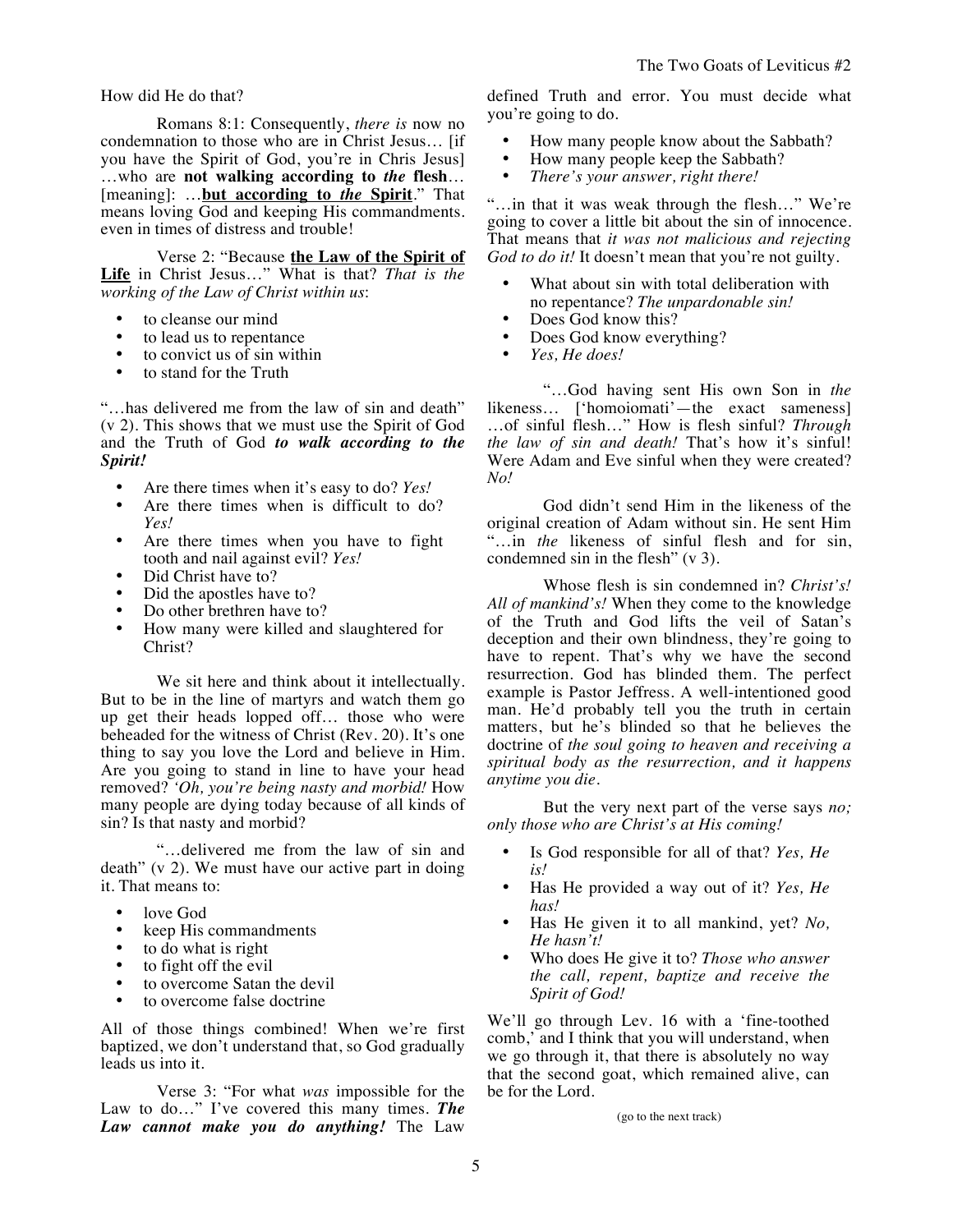I want to bring out two very important points concerning:

- 1. the one *goat for the Lord,* that was the sacrificial goat, the shed blood
- 2. the one *goat for Azazel* came before he Lord

Whereas, the one for the Lord, the blood was taken into the Holy of Holies.

We'll just project forward a little bit so that you will understand. The goat for Azazel came before the Lord and in part one we covered how Satan came before the Lord in the book of Job. *He didn't go into the Holy of Holies!* Same way here, he came to the door, but not into, and presented to God.

What's the only thing that brings forgiveness? *Shed blood!* In the Old Testament there are commands, the commanded sacrifices, and there 1,367 more or less for when you have leap years with an extra month and so forth.

- 127 bulls
- 53 rams<br>• 1.175 lap
- 1,175 lambs
- 12 goats

All of these are sacrificed. The Azazel goat is the  $13<sup>th</sup>$  goat, but not sacrificed. Thirteen is the number of rebellion! Who was rebellious? *Satan and all the demons with him!* Think on that!

I'm going to read from *The Schocken Bible: The Five Books of Moses* by Everett Fox; Leviticus 16:7 (*SB*): "He is to take the two hairy (goats) and is to stand them before the presence of YHWH… [the LORD] …**at the entrance** tho the Tent of Appointment. Aharon is to place upon the two hairy (goat) lots…" (vs 7-8).

A little historical thing that *Josephus* brought out: From the time of Christ to the destruction of the temple, the lot for Azazel always came up *in the left hand* of the priest; for 40 years!

"…one for YHWH and one for Azazel. Aharon is to bring near the hairy-one for which the lot for YHWH came up, and is to designate it as hattat-offering" (vs 8-9)—*sin offering.*

That means, as we'll see later, that he was to kill the goat, take the blood, take it inside the Holy of Holies.

Verse 10: "And the hairy-one for which the lot of Azazel came up is to be left standing alive, before the presence of YHWH…"

• What do you have here? *They're identical! Let's look at from the world today.* 

• Do they have a Christ? *Yes, they do!*

• Do they know the *true* Christ? *No, they don't!*

So, we have in the world *true Christ, false christ.* 

- Who does the false christ represent?
- Who is the 'god of this world'?
- Isn't that what Jesus said, that there will false christs and false prophets? *Yes, indeed!*

"…standing alive, before the presence of YHWH, to effect atonement **upon** it"  $(v \ 10)$ . That's very interesting, he's not effecting atonement *with it, but upon it!*

> Footnote (*SB*) of who Azazel is: The identification of this name has been a subject of debate for centuries. Proposals include *ezazal*, meaning "a goat that escapes" (hence English "scapegoat"), and another reading signifying "a fierce<br>region." Many recent commentators, Many recent commentators, however, agree in seeing Azazel as the name of a wilderness demon…

Where did Christ meet Satan? *In the wilderness!*

…and hence the rise is taken as a vestige of an old pagan practice….

*Maybe not necessarily so, maybe there were some who did, we don't know!*

> …Appropriately, in modern Hebrew *lekh la-azazel* is equivalent of English "go to hell"…

What is hell? *Lake of Fire!* Where is Satan put? *Lake of Fire!*

> …or "get lost." Regardless of the precise meaning of Azazel, that is, in fact, what the community wants to happen to its sins.

## *Take it away!*

- Was there blood shed for Azazel?
- If sins are put on him, was blood shed? *No!*

Leviticus 16:15 (*FV*): "Then he shall kill the goat of the sin offering… [the one for the Lord] …that is for the people…"—not for an individual; separate sacrifices were required for people when they brought the sacrifice.

- Do you suppose that everyone who sinned came to the temple to offer sin offerings? *No!*
- Weren't there a lot of people living in sin who paid no attention to it? *Yes, indeed!*

It's for the people, and here it says that it's for the entire congregation of Israel. That's all the people. This is special so that God can continue, through the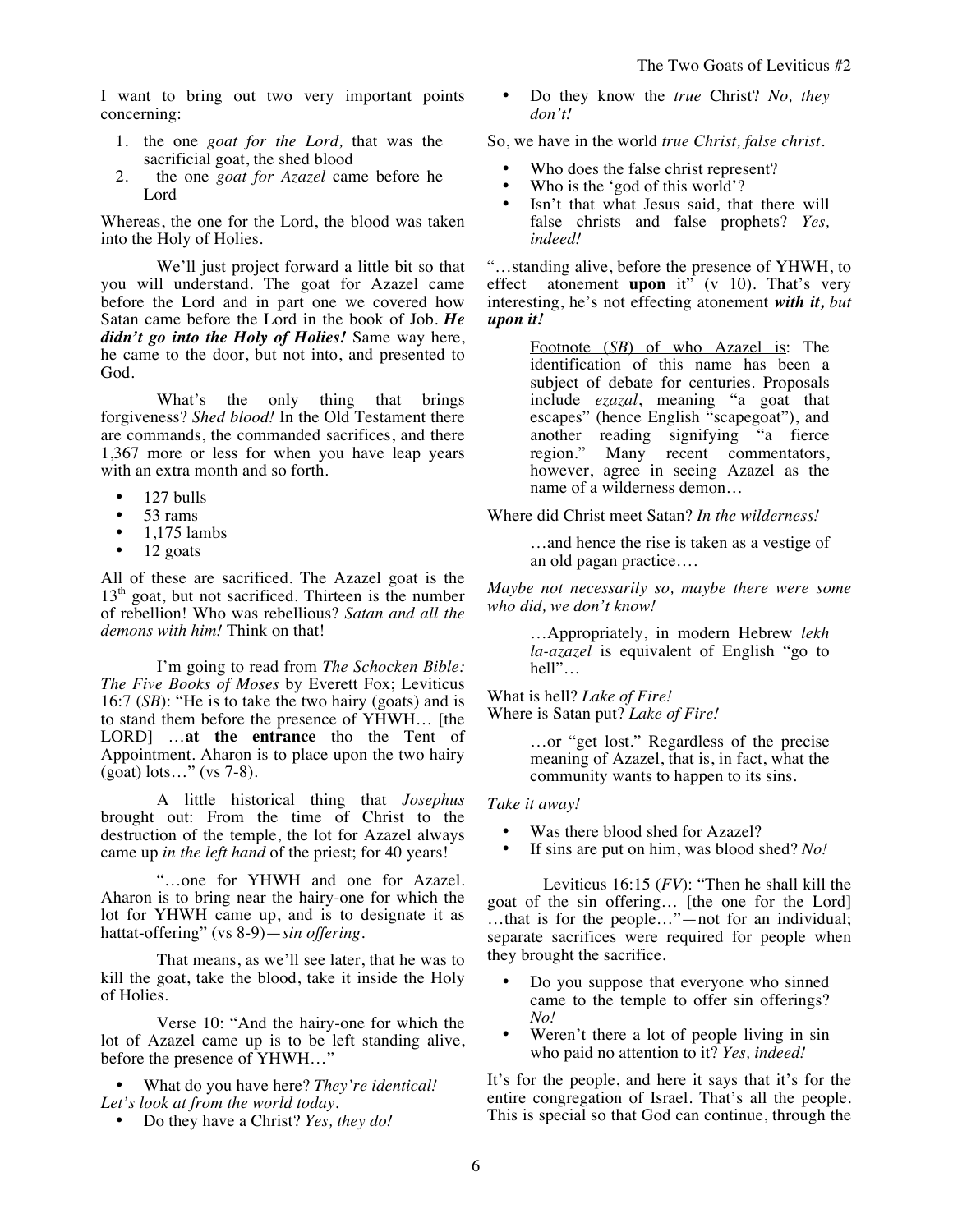temple, to work with the children of Israel.

Verse 16: "And he shall make an atonement for the sanctuary because of the uncleanness of the children of Israel and because of their transgressions in all their sins…." So, you have all of the sin offering with all of the bull and things for Aaron and his household. Now you have, for the people, the congregation of Israel. That was so God could continue dealing with the people through the temple.

If there is shed blood for "…all their sins…" that forgives the sins. If they are forgiven, you can't take them and put them on somebody else, *unless they are complicit* in their sins. That's why we have the live goat.

"…And so he shall do for the tabernacle of the congregation, which remains with them in the midst of their uncleanness" (v 16).

So, in spite of the fact that there are a lot of people out there sinning who never came to have their sins forgiven, never offered a sacrifice, but lived out there in sin. As long as God has His name there at the temple, He had to have the area of the temple cleansed, and He had to have those sins set aside so that He could continue with the children of Israel.

He forgave their sins, because the sacrifice and shed blood was "…because of the uncleanness of the children of Israel and because of their transgressions in **all** their sins…." (v 16).

They were forgiven at the temple, not in heaven! There's a difference. There is forgiveness *if* they bring their sacrifice and confess their sins to God. Read the sin offerings in Lev. 1-7. Also, a burnt offering makes an atonement. That atonement is different from a propitiation. That is a special dedication for at-one-ment with God; totally dedication to God. No sin forgiven there, there's no sin with it. It's a voluntary free-will offering, a whole burnt offering.

## {Note book: *The Law of the Offerings* by Andrew Jukes}

Verse 15: "Then he shall kill the goat of the sin offering that is for the people, and bring its blood inside the veil…. [*in before God*] … And he shall do with that blood as he did with the blood of the young bull, and sprinkle it on the mercy seat and before the mercy seat. And he shall make an atonement for the sanctuary because of the uncleanness of the children of Israel and because of their transgressions in all their sins. And so **he shall do for the tabernacle of the congregation, which remains with them in the midst of their uncleanness**" (vs 15-16). This was for the whole nation.

Verse 17: "And there shall be no man in the tabernacle of the congregation when he goes in to make an atonement in the sanctuary until he comes out and has made an atonement for himself, and for his household, and for all the congregation of Israel"—whether they came to the temple to offering anything for sacrifices for sin or not. Have to be. They didn't all come!

Verse 18: "And he shall go out to the altar that is before the LORD and make an atonement for it. And he shall take of the blood of the young bull and of the blood of the goat, and put *it* on the horns of the altar all around."

Here's the altar of burnt offerings. They had on the four corners the posts holding it up and those are called horns. There's one on each corner. They put the blood on the altar to sanctify that altar.

Verse 19: "And he shall sprinkle of the blood on it with his finger seven times and cleanse it, and hallow it from the uncleanness of the children of Israel. And when he has made an end of reconciling the sanctuary and the tabernacle of the congregation and the altar, he shall bring the live goat" (vs 19-20)—*before the Lord, but not into the Holy of Holies!*

For people to say that this goat pictures Christ carrying our sins up to heaven is completely false for several reasons:

- 1. when Christ was resurrected from the dead, He didn't carry any sin
- 2. sin was forgiven for His shed blood
- 3. Where was the blood? *On the ground!*
- 4. What was the altar? *The cross!*

He shall bring the live goat, v 21: "And **Aaron shall lay both his hands on the head of the live goat**…"

Remember the accomplice. Is Satan responsible for every sin for every one on the earth? *Of course!* God was One Who put into all human being 'the law of sin and death.' God took care of His atonement of that through Christ dying and shedding His blood, and then giving the Holy Spirit to those who repent. That's why there are so few called today.

"…and confess over him all the sins of the children of Israel, and all their transgressions in all their sins, putting them on the head of the goat, and **shall send** *it* **away by the hand of a chosen man into the wilderness**" (v 21).

If you put the sins on the goat that is alive and there is no shed blood:

- Are those sins forgiven? *No! They're put upon Satan who is responsible!*
- Does he bear his own sin? *Yes!*
- Does he bear the sin of all people that he has brought into sin? *Yes!*
- Has he ever repented? *No!*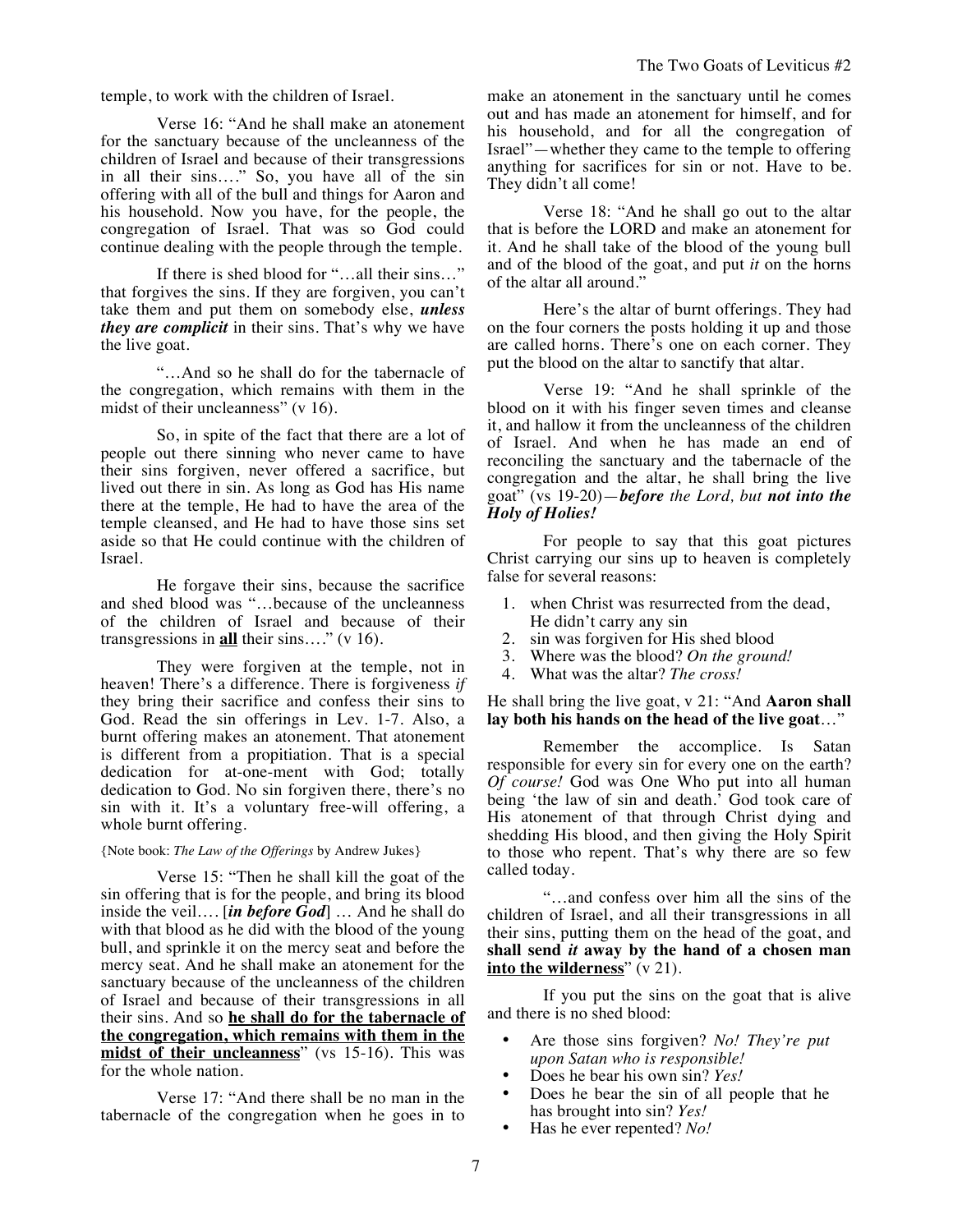Therefore, *all the sins on the goat of the unrepented unpardonable sins of Satan the devil,* not Christ! He's sent away into this place—I like it—"go to hell" out to a place that is not inhabited. Doesn't that sound like isolation in the darkest blackness forever? How are you going to do that in the ceremony to at least get a picture of it?

- fire—cast into the Lake of Fire
- put into outer darkness

Since when is heaven called a *wilderness*? Where God is it's called *paradise!* Does it say that the goat is released to go to paradise? If it said that, and that was true, perhaps you could say that it might picture Christ. *But this pictures Satan and one who is responsible for sin!*

How about those two innocent cities that were destroyed with Sodom and Gomorrah? *They weren't innocent, they were enablers!* Even Lot's wife couldn't stand leaving Sodom. She had to look back, and was turned into a pillar of salt. It's interesting that Josephus says that pillar of salt 'is there to this day.' Isn't that amazing?

Verse 22: And the goat shall bear upon him all their iniquities **to a land in which no one lives**…." Who live sin heaven? *God the Father, Jesus Christ, 24 elders and untold numbers of angels!*

"…And he shall let the goat go in the wilderness" (v 22). That's the best that you can describe, through this ritual, of what we find in Rev. 20.

The goat Satan is taken and locked up; he's given no forgiveness. There's no shed blood for him. All the demons are with him, because where Satan is that's where the demons are. Then Satan is let loose at the end of the Millennium for a short period of time, so that those unrepentant sinners at the end of the Millennium can be gathered together by Satan to come against Jerusalem, and they all die their death in 'the fire that comes down from God out of heaven' to consume them.

Verse 23: "And Aaron shall come into the tabernacle of the congregation, and shall strip off the linen garments, which he put on when he went into the sanctuary, and shall leave them there. And he shall wash his flesh with water in the Holy place, and put on his garments, and come forth and offer his burnt offering and the burnt offering of the people, and make an atonement for himself and for the people. And the fat of the sin offering shall he burn upon the altar. And he that let go the goat for Azazel shall wash his clothes and bathe his flesh in water, and afterward come into the camp. And the young bull *for* the sin offering and the goat *for* the sin offering, whose blood was brought in to make atonement in the Holy *place*, shall they carry forth **outside the camp**…." (vs 23-27).

That's important. Heb. 13 tells us that Christ was crucified outside the camp, because that's where sin offerings were taken.

"…And they shall burn their skins in the fire, and their flesh and their dung" (v 27). All the sins burned up! So, atonement is not made until that happens.

You have go through all of it and follow it down verse-by-verse. Every word of God is important! There it is!

Verse 28: "And he who burns them shall wash his clothes and bathe his flesh in water, and afterward he shall come into the camp. And it shall be a statute forever to you: in the seventh month, on the tenth of the month, you shall afflict your souls and do no work at all, *whether it be* one of your own country or a stranger who is living among you, for on that day an atonement shall be made for you, to cleanse you, so that you may be clean from all your sins before the LORD" (vs 28-30). *Not forgiven unto salvation!* There's a difference.

Example: Someone does something to you and they come to you and say, 'Will you forgive me?' *Yeah, I forgive you.* That's what that's like; they are forgiven. Here God says, 'You're My people, I chose you, I gave you the land and I'm a God of love, mercy., kindness and understanding, and because you have sinned I'm not going to expunge you, but if you keep going the way you are going, sooner or later you're going o have to come out of the land.' He warned and warned them.

Verse 31: "It *shall be* a Sabbath of rest to you, and you shall afflict your souls, by a statute forever. And the priest whom he shall anoint, and whom he shall consecrate to minister in the priest's office in his father's stead, shall make the atonement and shall put on the linen clothes, the Holy garments. And he shall make an **atonement** *for* **the Holy sanctuary**, and he shall make an **atonement for the tabernacle** of the congregation, and **for the altar**; and he shall make an **atonement for the priests** and for **all the people of the congregation**" (vs 31-33). *That's wiping the slate clean every year!*

Verse 34: "And this shall be an everlasting statute to you, to make an atonement for the children of Israel for their sins once a year. And he did as the LORD commanded Moses."

Leviticus 17:6: "And the priest shall sprinkle the blood against the side of the altar of the LORD *at* the door of the tabernacle of the congregation, and burn the fat for a sweet savor to the LORD."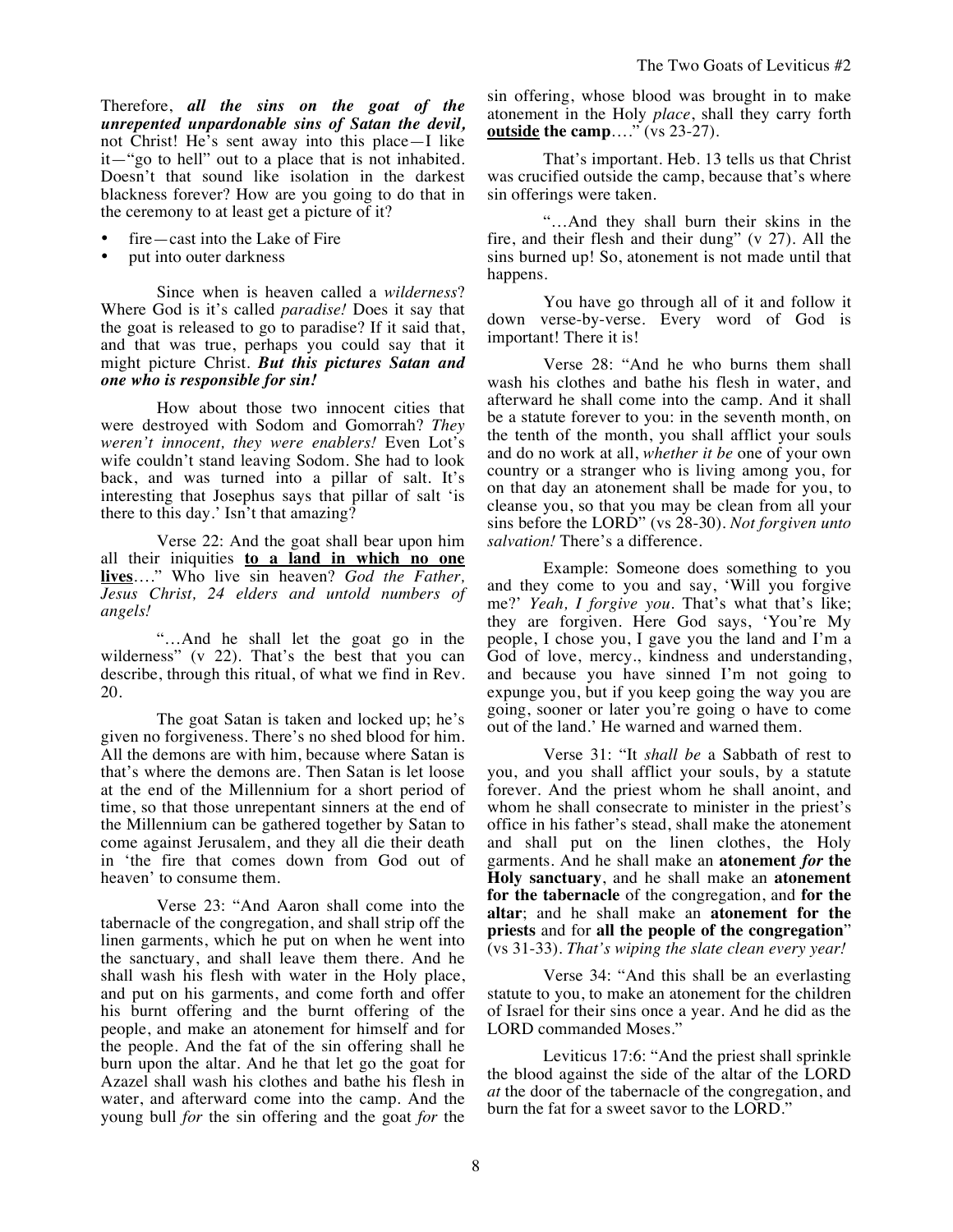Verse 7 is the same word as the hairy goat one for Azazel and one for the LORD. Verse 7: "And they shall no more offer their sacrifices **to goat demons**…" That's why there is the live goat, because spirit created beings do not die.

"…after whom they have gone whoring. This shall be a statute forever to them throughout their generations" (v 7).

Let's see why we have false doctrines come along, and what we are to do about them. Are we to say, 'Oh well, that's just them'? *No!* What's the principle? *A little leaven leavens the whole lump!*

Let's watch and see: Do they repent of false doctrine? If they don't repent, what's the next thing that is going to come? Is it that Satan can be destroyed? That's a prominent doctrine! So, if the goat that's supposed to be for Azazel is not Satan, and if it's supposed to represent Christ, then if you misread certain Scriptures, it looks like God is going to destroy Satan. What are you going to do with Jude 11 where there are wandering stars and the darkest blackness forever? The final judgment! What are you going to do with that?

Why do we have false doctrine come along? There were plenty in the first century. By the time the apostles died half the Church or more was completely upside down and backward. Let's look at the principle here:

Deuteronomy 13:1: "If a prophet rises among you, or a dreamer of dreams, and gives you a sign or a wonder… [or gives you a doctrinal paper] …and the sign or the wonder, which he foretold to you comes to pass, saying, 'Let us go after other gods…"" (vs 1-2). Is Satan able to give a sign or wonder and make it come to pass? *Yes!* 

"'…which you have not known, and let us serve them'" (v 2). If you believe a doctrine that comes from Satan the devil, are you going after other gods? *Yes, indeed! Sure you are!* Why? *Because you're believing that false doctrine and not believing God!* Remember how we've covered *idols in the mind,* etc.

Verse 3: "You shall not hearken to the words of that prophet or that dreamer of dreams, for the LORD **your God** *is* **testing you**…" Do we really believe God? What is the first thing we are to pray for (Matt. 6)? *Your will be done! God's will!* 'Our Father, Who is in heaven, Holy is Your name. *Your will be done* on earth as it is in heaven.' That says a lot! That means:

- all the prophecies
- all the nations
- the people of God
- all the sinners

What we need to do is become—not self-willed to bring in false doctrine or teaching—God-willed to follow the Truth and love of God. Tie that together with Psa. 1, 'Blessed is the man who doesn't go astray; who meditates on the Law of God day and night.'

- What does that mean? *He thinks with the Laws of God!*
- Where are the Laws of God going to be for us? *Written in our heart and mind!*
- Are we to have lives and thoughts on those things? *Yes!*
- What if we come up against some very difficult situations that are very hard to handle?
- Do we give in to evil?
- *or*
	- Do we stand for Truth?

## *That's why these things come along!*

**"…***is* **testing you** to know whether you love the LORD your God with all your heart and with all your soul. You shall walk after the LORD your God and fear Him, and keep His commandments, and obey His voice, and you shall serve Him and hold fast to Him. And that prophet or that dreamer of dreams shall be put to death…" (vs 3-5). We can't do that today but we can disfellowship them.

The principle is that if there is no repentance today, you remove them. In the Old Testament it was that if there was someone who wouldn't repent, you would bring them to the judge and the priest. If they wouldn't listen to the judge and the priest, you would put them to death, execute them!

Sidebar: I heard quite an interesting interview with a man who deals with murderers. The question was asked: Can these men really be rehabilitated? What do you suppose his answer was? *No! You can never rehabilitate them!* Why don't we follow what God says and execute them instead off *putting them in prison forever?* The Word of God is true!

If someone comes in with a false doctrine, and they are told the Truth and given two or three admonitions, what are we told to do in the New Testament? *Remove them!* Turn them over to God and God will take care of them! What do you in your own personal life when things come along that way? *Same thing! You've got to do it!* When you look back when we repented and stayed with God, leaving Worldwide:

- Was that easy? *No!*
- Did it bring great distress upon our family because of it? *Yes!*
- Did we retain the Truth because of it? *Yes!*
- Is the Truth more important than stress?